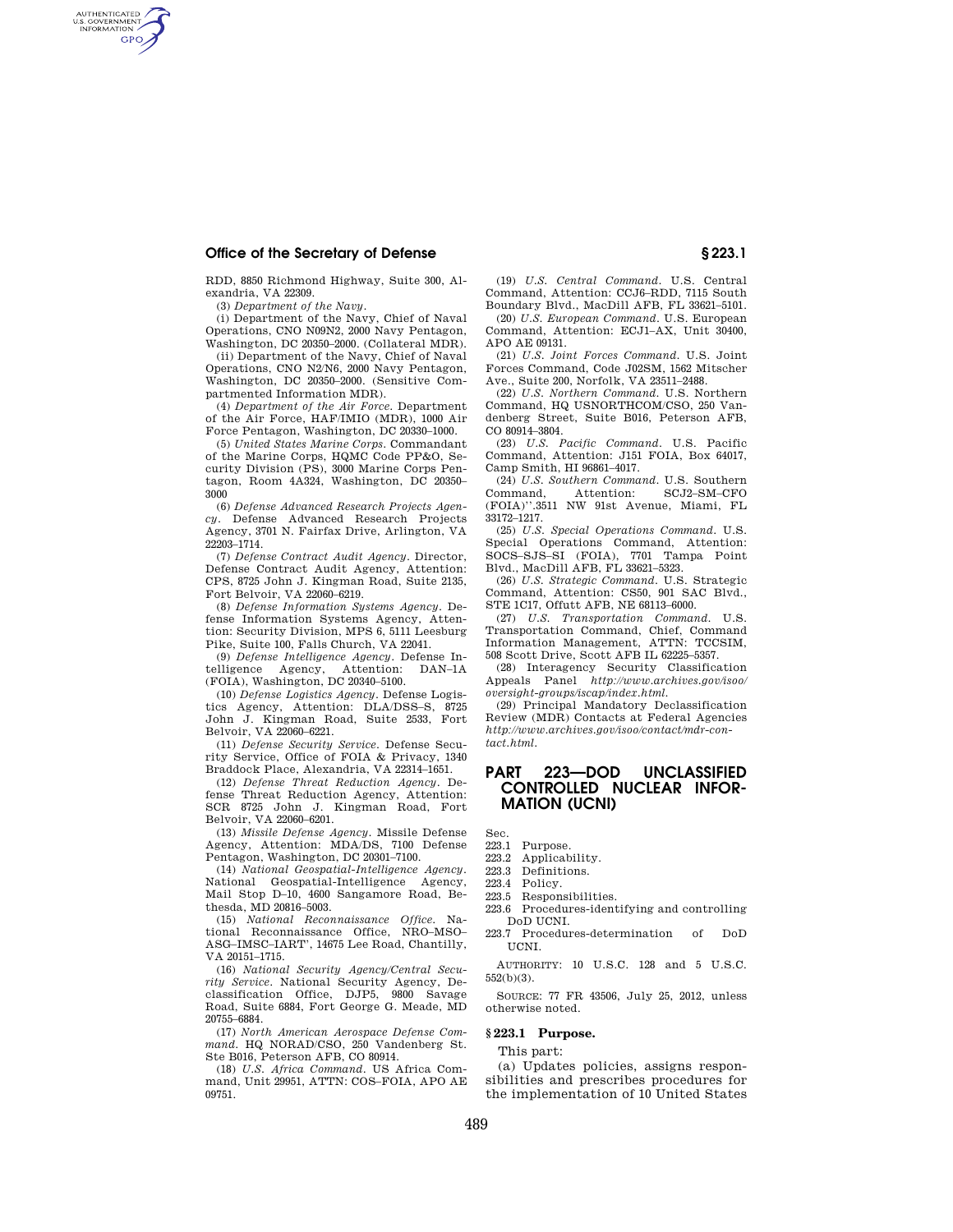Code (U.S.C.) 128, which is the statutory basis for controlling unclassified information on the physical protection of DoD special nuclear material (SNM), SNM equipment, and SNM facilities. Such information is referred to as DoD UCNI, to distinguish it from a similar Department of Energy (DOE) program.

(b) Identifies the authority to be used for denying disclosure of DoD UCNI pursuant to 5 U.S.C. 552.

(c) Supplements security classification guidance contained in DoD Instruction 5210.67,1 DOE classification guide CG–SS–4,2 and DoD/DOE joint classification guides by establishing procedures for identifying, controlling, and limiting the dissemination of unclassified information on the physical protection of DoD SNM.

## **§ 223.2 Applicability.**

This part applies to:

(a) Office of the Secretary of Defense, the Military Departments, the Office of the Chairman of the Joint Chiefs of Staff and the Joint Staff, the Combatant Commands, the Office of the Inspector General of the Department of Defense, the Defense Agencies, the DoD Field Activities, and all other organizational entities within the Department of Defense (hereinafter referred to collectively as the ''DoD Components'').

(b) All SNM, regardless of form, whether in reactor cores or other items under the direct control of the DoD Components (hereinafter referred to as ''DoD SNM'').

(c) Nuclear weapons containing SNM that are in DoD custody (hereinafter referred to as ''nuclear weapons in DoD custody'').

(d) Contractors, consultants, and grantees of the Department of Defense.

### **§ 223.3 Definitions.**

These terms and their definitions are for the purposes of this part:

(a) *Atomic Energy Defense Programs.*  Activities, equipment, and facilities of

**§ 223.2 32 CFR Ch. I (7–1–18 Edition)** 

the Department of Defense that are capable of the following:

(1) Development, production, testing, sampling, maintenance, repair, modification, assembly, utilization, transportation, or retirement of nuclear weapons or nuclear weapon components.

(2) Production, utilization, or transportation of DoD SNM for military applications.

(3) Safeguarding of activities, equipment, or facilities that support the functions in paragraphs  $(a)(1)$  and  $(a)(2)$ of this section, including the protection of nuclear weapons, nuclear weapon components, or DoD SNM for military applications at a fixed facility or in transit.

(b) *Document or material.* The physical medium on or in which information is recorded, or a product or substance that contains or reveals information, regardless of its physical form or characteristics.

(c) *DoD UCNI.* Unclassified information on the physical protection of DoD SNM, SNM equipment, and SNM facilities, including unclassified information on the physical protection of nuclear weapons containing SNM that are in DoD custody.

(d) *Information.* Any fact or concept, regardless of the physical form or characteristics of the medium on or in which it is recorded, contained, or revealed.

(e) *Intelligence Community.* An element or agency of the U.S. Government identified in or designated pursuant section 3.5(h) of Executive Order 12333, as amended.

(f) *Reviewing official.* An individual appointed by the Assistant Secretary of Defense for Nuclear, Chemical, and Biological Defense Programs who may make a determination that a document or material contains, does not contain, or no longer contains DoD UCNI.

(g) *Safeguards.* An integrated system of physical protection, document and material accounting, and control measures designed to deter, prevent, detect, and respond to unauthorized possession, use, or sabotage of DoD SNM, SNM equipment, SNM facilities, or nuclear weapons in DoD custody.

(h) *SNM.* Defined in 42 U.S.C. 2014.

<sup>1</sup> Copies available on the Internet at *http:// www.dtic.mil/whs/directives/corres/pdf/ 521067p.pdf.* 

<sup>2</sup> Copies available to authorized recipients from the Director of Classification, Department of Energy.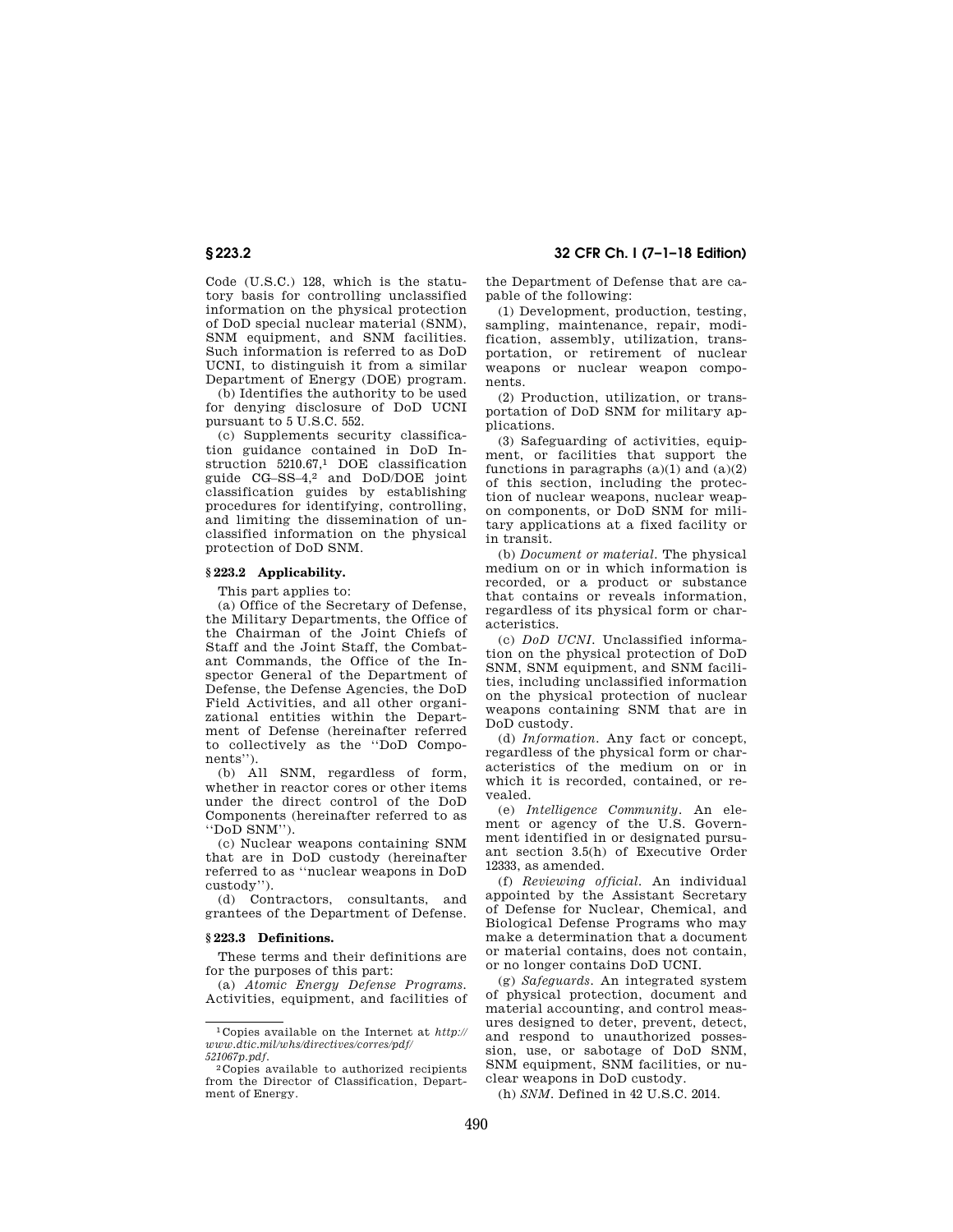(i) *SNM equipment.* Equipment, systems, or components whose failure or destruction would cause an impact on safeguarding DoD SNM resulting in an unacceptable interruption to a national security program or an unacceptable impact on the health and safety of the public.

(j) *SNM facility.* A DoD facility that performs a function in support of Atomic Energy Defense Programs whose disruption could reasonably be expected to have a significant adverse effect on safeguarding DoD SNM, the health and safety of the public or the common defense and security.

(k) *Unauthorized dissemination.* The intentional or negligent transfer, in any manner and by any person, of information contained in a document or material determined by a reviewing official to contain DoD UCNI, and so marked in accordance with the procedures in §223.6 of this part, to any person or entity other than an individual or entity authorized access to DoD UCNI in accordance with 10 U.S.C. 128 and this part.

# **§ 223.4 Policy.**

It is DoD policy that:

(a) Unauthorized dissemination of unclassified information pertaining to security measures, including security plans, procedures, and equipment, for the physical protection of DoD SNM, SNM equipment, SNM facilities, or nuclear weapons in DoD custody is prohibited.

(b) Unclassified information shall be protected as DoD UCNI based on a determination that the unauthorized dissemination of such information could reasonably be expected to have a significant adverse effect on the health and safety of the public or the common defense and security by significantly increasing the likelihood of the illegal production of nuclear weapons or the theft, diversion, or sabotage of DoD SNM, SNM equipment, SNM facilities, or nuclear weapons in DoD custody.

(c) Unclassified information regarding physical protection of DoD SNM and nuclear weapons in DoD custody shall be made publicly available to the fullest extent possible by applying the minimum restrictions, consistent with the requirements of 10 U.S.C. 128, nec-

essary to protect the health and safety of the public or the common defense and security.

(d) This part and title 10 of the Code of Federal Regulations (CFR) part 1017 shall be used as guidance for handling DOE UCNI that is under DoD control.

(e) This part does not prevent a determination that information previously determined to be DoD UCNI is classified information in accordance with Volume 1 of DoD Manual 5200.01 3 and other applicable standards of classification.

#### **§ 223.5 Responsibilities.**

(a) The Under Secretary of Defense for Intelligence (USD(I)) shall oversee the DoD program for controlling DoD UCNI and coordinate DoD compliance with the DOE program for controlling DOE UCNI.

(b) The Assistant Secretary of Defense for Nuclear, Chemical, and Biological Defense Programs (ASD(NCB)), under the authority, direction, and control of the Under Secretary of Defense for Acquisition, Technology, and Logistics, shall:

(1) Identify information regarding nuclear weapons security and the protection of SNM at DoD nuclear reactor facilities as DoD UCNI and protect it from unauthorized dissemination, consistent with the requirements of 10 U.S.C. 128 and this part.

(2) Advise the USD(I) on implementation of the DoD UCNI program.

(3) Designate a DoD UCNI reviewing official, who shall be authorized to determine that materials or documents contain, do not contain, or no longer contain DoD UCNI.

(c) The Director, Administration and Management shall provide guidance, as needed, to the Heads of the DoD Components regarding 5 U.S.C. 552, as implemented by 32 CFR part 286, as it applies to the DoD UCNI program.

(d) The Heads of the DoD Components shall identify DoD UCNI within their Component and protect it from unauthorized dissemination, consistent with the requirements of 10 U.S.C. 128 and this part.

<sup>3</sup> Available on the Internet at *http:// www.dtic.mil/whs/directives/corres/pdf/ <sup>520001</sup>*l*vol1.pdf.*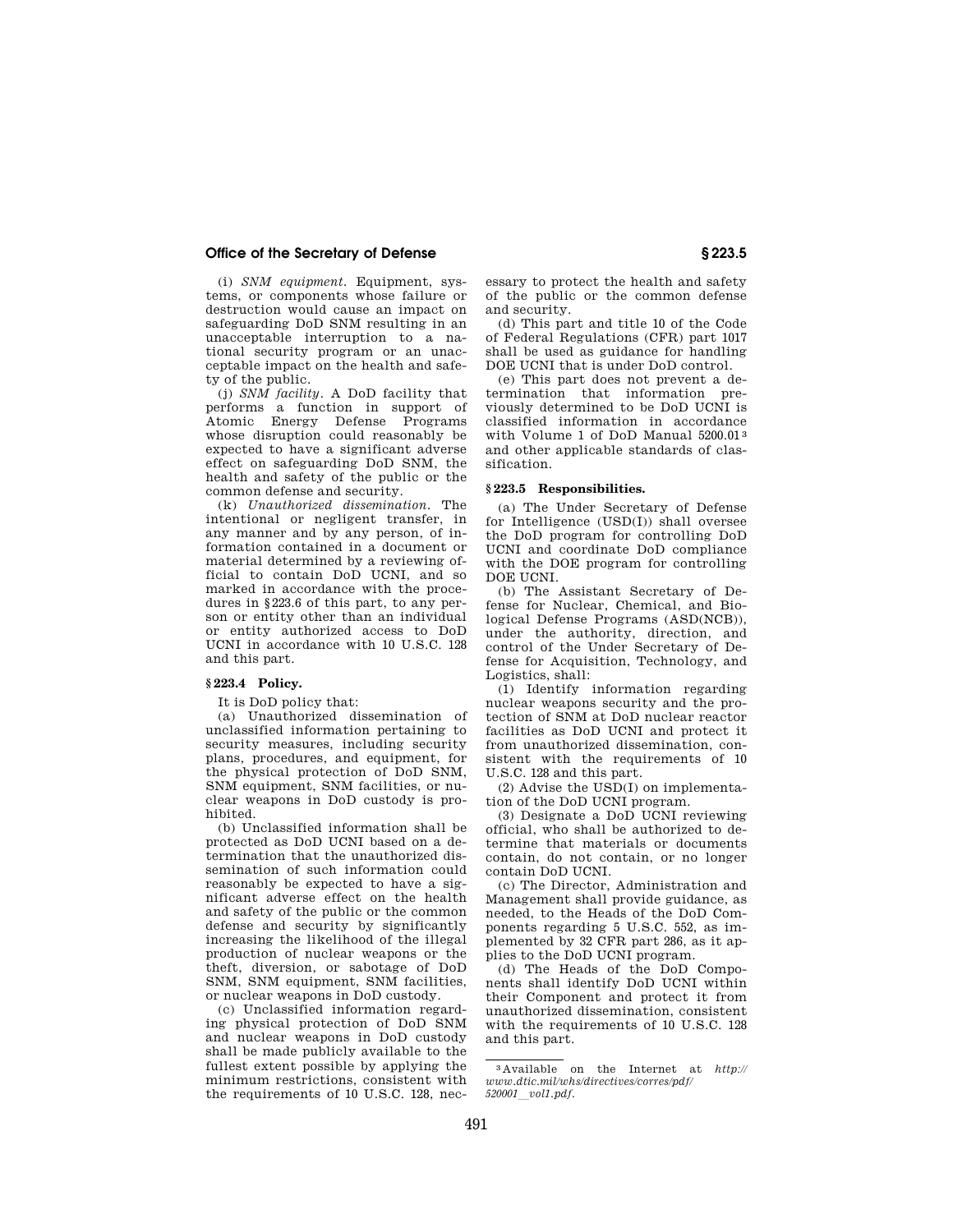# **§ 223.6 32 CFR Ch. I (7–1–18 Edition)**

#### **§ 223.6 Procedures-identifying and controlling DoD UCNI.**

(a) *General.* (1) The decision to protect unclassified information as DoD UCNI shall be based on a determination that the unauthorized dissemination of such information could reasonably be expected to have an adverse effect on the health and safety of the public or the common defense and security by increasing significantly the likelihood of the illegal production of nuclear weapons or the theft, diversion, or sabotage of DoD SNM, SNM equipment, SNM facilities, or nuclear weapons in DoD custody. This is called the ''adverse effects test.''

(2) DoD UCNI shall be identified, controlled, marked, transmitted, and safeguarded in the DoD Components, the Intelligence Community, and the North Atlantic Treaty Organization (NATO), and among DoD contractors, consultants, and grantees. Within NATO, DoD UCNI shall be marked, controlled, and safeguarded as ''NATO RESTRICTED'' information.

(3) Contracts requiring access to or the preparation of unclassified information that is or could be DoD UCNI shall require compliance with this part and any applicable DoD Component regulations, and shall specify requirements for identifying, marking, handling, and safeguarding DoD UCNI.

(b) *Identifying DoD UCNI.* (1) To be designated and protected as DoD UCNI, information must:

(i) Be unclassified.

(ii) Pertain to security measures, including plans, procedures, and equipment, for the physical protection of DoD SNM, SNM equipment, SNM facilities, or nuclear weapons in DoD custody.

(iii) Meet the adverse effects test.

(2) Information shall be protected as DoD UCNI if it qualifies for one or more of the categories listed in §223.7(c) and meets the criteria in paragraph (b)(1) of this section.

(3) DoD personnel, in making a determination to protect unclassified information as DoD UCNI, shall consider the probability of illegal production of nuclear weapons or of theft, diversion, or sabotage of DoD SNM, SNM equipment, SNM facilities, or nuclear weapons in DoD custody if the information

proposed for protection were made available for public disclosure and dissemination. The cognizant official shall consider how the unauthorized disclosure or dissemination of such information could assist a potential adversary in:

(i) Selecting a target for an act of theft, diversion, or sabotage of nuclear weapons in DoD custody, DoD SNM, SNM equipment, or SNM facilities (e.g., relative importance of a facility or the location, form, and quantity of DoD SNM). Information that can be obtained by observation from public areas outside controlled locations should not be considered as DoD UCNI.

(ii) Planning or committing an act of theft, diversion, or sabotage of nuclear weapons in DoD custody, DoD SNM, SNM equipment, or SNM facilities (e.g., design of security systems; building plans; methods and procedures for transfer, accountability, and handling of nuclear weapons or DoD SNM; or security plans, procedures, and capabilities).

(iii) Measuring the success of an act of theft, diversion, or sabotage of nuclear weapons in DoD custody, DoD SNM, SNM equipment, or SNM facilities (e.g., actual or hypothetical consequences of the sabotage of specific vital equipment or facilities).

(iv) Illegally producing a nuclear explosive device (e.g., unclassified nuclear weapon design information useful in designing a primitive nuclear device; location of unique DoD SNM needed to fabricate such a device; or location of a nuclear weapon).

(v) Dispersing DoD SNM in the environment (e.g., location, form, and quantity of DoD SNM).

(c) Where questions or disagreements arise on designation or continued protection of information as DoD UCNI, the reviewing official appointed by the ASD(NCB) shall make the final determination. If a determination cannot be made because applicable guidance is unclear or does not exist, the document or material in question shall be referred to the reviewing official for a determination.

(d) *Access to DoD UCNI.* (1) No explicit designation or security clearance is required for access to DoD UCNI; however, a person granted access to DoD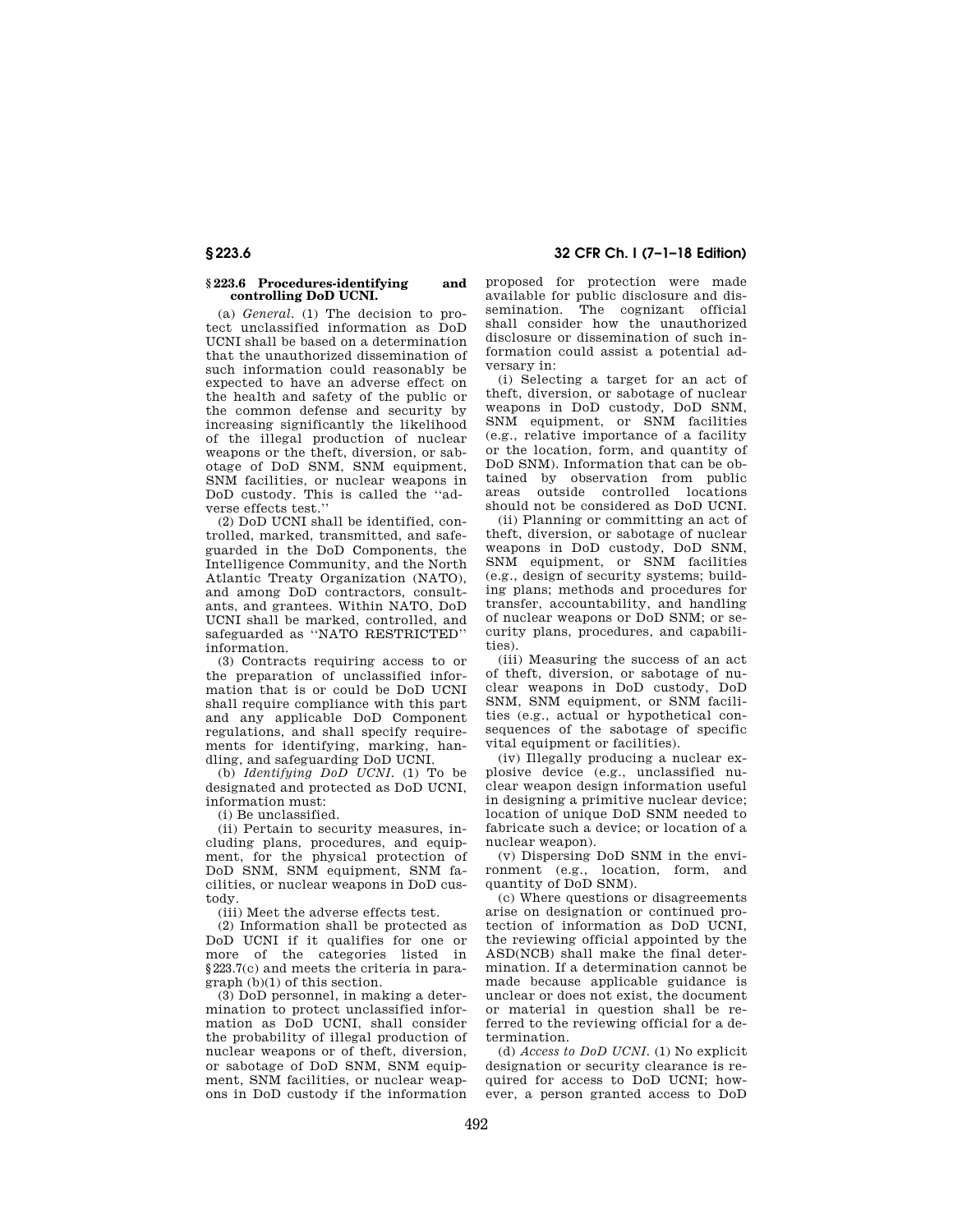UCNI must have a need to know the specific DoD UCNI to which access is granted in the performance of official duties or of DoD-authorized activities.

(2) The individual granting access to DoD UCNI shall notify each person granted such access of applicable regulations, including the physical protection and access requirements, concerning the protection of DoD UCNI as well as any special dissemination limitations that apply to the specific DoD UCNI to which access is being granted, prior to dissemination of the DoD UCNI to the person.

(3) The requirement to notify persons granted access to DoD UCNI of applicable regulations concerning protection and dissemination of DoD UCNI may be met by attachment of an appropriate cover sheet to the front of each document or material containing DoD UCNI prior to its transmittal to the person granted access.

(e) *Marking DoD UCNI.* (1) An unclassified document with DoD UCNI shall be marked ''DOD UNCLASSIFIED CONTROLLED NUCLEAR INFORMA-TION'' (or abbreviated ''DOD UCNI'') at the bottom on: the outside of the front cover, if any; the outside of the back cover, if any; the first page; and each individual page containing DoD **UCNI** 

(2) Within an unclassified document, an individual page containing DoD UCNI shall be marked to show which of its portions contain DoD UCNI. In marking sections, parts, paragraphs, or similar portions, the parenthetical term ''(DCNI)'' shall be used and placed at the beginning of the applicable portions.

(3) In a classified document, an individual page that has both DoD UCNI and classified information shall be marked at the top and bottom of the page with the highest security classification of information appearing on that page or with the overall classification of the document. In marking sections, parts, paragraphs, or similar portions, the parenthetical term ''(U// DCNI)'' shall be used and placed at the beginning of those portions containing DoD UCNI. In a classified document, an individual page that has DoD UCNI, but no classified information, shall be marked ''UNCLASSIFIED//DOD UN-

CLASSIFIED CONTROLLED NU-CLEAR INFORMATION'' (or

''UNCLASSIFIED//DOD UCNI'') at the top and bottom of the page, unless the page is marked with the overall classification of the document. The DoD UCNI information may be included in the same portion with other classified or unclassified information, if all relevant statutory and regulatory markings and citations are included. Volume 2 of DoD Manual 5200.01 4 provides additional guidance on marking classified documents.

(4) Other material (e.g., electronic media, photographs, films, tapes, or slides) containing DoD UCNI shall be conspicuously marked ''DOD UNCLAS-SIFIED CONTROLLED NUCLEAR IN-FORMATION'' (or ''DOD UCNI''), in accordance with paragraphs (d)(1) through (d)(3) of this section, to ensure that a recipient or viewer is aware of the status of the information.

(e) *Dissemination and Transmission.* (1) DoD UCNI may be disseminated among the DoD Components, members of the Intelligence Community, NATO, and DoD contractors, consultants, and grantees on a need-to-know basis for the conduct of official business for the Department of Defense. Dissemination to NATO or other foreign or international entities requires prior review and approval by the appropriate dissemination entity.

(2) Recipients shall be made aware of the status as DoD UCNI for all such information disseminated to them. Transmission of DoD UCNI shall be by means which preclude unauthorized disclosure or dissemination (e.g., secure phone, encrypted email).

(3) Documents containing DoD UCNI shall be marked as prescribed in paragraph (d) of this section. Transmittal documents shall call attention to the presence of DoD UCNI attachments using an appropriate statement in the text or including at the bottom of the transmittal document a statement similar to: ''The attached document contains DoD Unclassified Controlled Nuclear Information (DoD UCNI).''

<sup>4</sup> Available on the Internet at *http:// www.dtic.mil/whs/directives/corres/pdf/ <sup>520001</sup>*l*vol2.pdf.*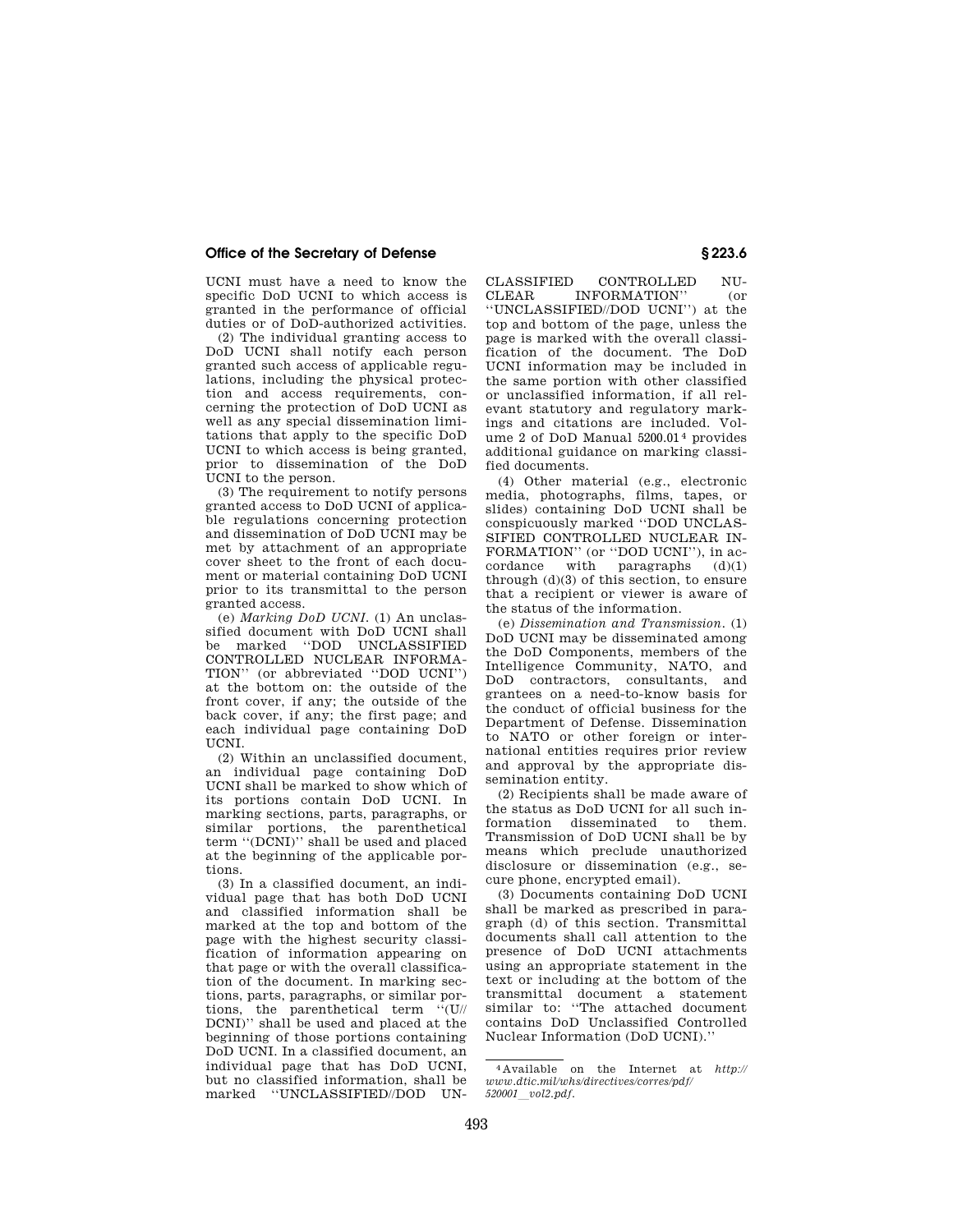(4) DoD UCNI transmitted outside the Department of Defense requires application of an expanded marking to explain the significance of the DoD UCNI marking. That may be accomplished by adding the transmittal statement ''DEPARTMENT OF DE-FENSE/UNCLASSIFIED CON-TROLLED NUCLEAR INFORMATION/ EXEMPT FROM MANDATORY DIS-CLOSURE PURSUANT TO 5 U.S.C. 552(b)(3), AS AUTHORIZED BY 10  $U.S.C. 128$ " to the document cover before transfer.

(5) When not commingled with classified information, DoD UCNI may be sent by first-class mail in a single, opaque envelope, or wrapping.

(6) DoD UCNI shall not be discussed or transmitted over an unprotected telephone or telecommunications circuit (to include facsimile transmissions) except in case of an emergency.

(7) Each part of electronically transmitted messages containing DoD UCNI portions shall be marked appropriately. Unclassified messages, including email, with DoD UCNI portions shall have the abbreviation ''DOD UCNI'' at the top of the message, before the beginning of the text, and the parenthetical marking ''(DCNI)'' preceding each portion of text containing DoD UCNI information. Classified messages containing DoD UCNI portions shall be marked with the highest classification of information within the message; use the parenthetical marking ''(U//DCNI)'' preceding each portion of text containing DoD UCNI information.

(8) DoD UCNI processed, stored, or produced on stand-alone or networked computers or other information technology systems shall enforce protection from unauthorized disclosure or dissemination, in accordance with the procedures in paragraph (f) of this section.

(9) A document marked as having DoD UCNI may be reproduced minimally without permission of the originator and consistent with the need to carry out official business.

(f) *Safeguarding DoD UCNI.* (1) During normal working hours, documents and materials determined to contain DoD UCNI shall be safeguarded and con-

**§ 223.6 32 CFR Ch. I (7–1–18 Edition)** 

trolled by measures designed to reduce the risk of access to DoD UCNI by unauthorized individuals. Particular attention should be paid to areas where DoD UCNI is used or stored if unescorted access by unauthorized individuals is possible.

(2) At the close of business, DoD UCNI shall be stored to preclude disclosure. Storage of such information with other unclassified information in unlocked receptacles (e.g., desks, bookcases) is adequate if Government or Government-contractor internal building security is provided during nonduty hours. When such internal building security is not provided, locked rooms or buildings normally provide adequate after-hours protection. If such protection is not considered adequate, DoD UCNI shall be stored in locked receptacles (e.g., locked file cabinet, locked desk drawer, safe).

(3) Non-record copies of DoD UCNI shall be destroyed by shredding or burning or, if the sensitivity or volume of the information justifies it, in accordance with the procedures specified by Volume 3 of DoD Manual 5200.01 5 for classified information. Record copies of DoD UCNI shall be disposed of in accordance with the DoD Component's record management regulations. DoD UCNI on magnetic storage media shall be disposed of by overwriting to preclude its reconstruction. DoD UCNI in electronic form shall be deleted and also removed from any desktop trash or recycling files.

(4) Unauthorized dissemination and disclosure of DoD UCNI justifies investigative and administrative actions to determine cause, assess impact, and fix responsibility. The DoD Component that originated the DoD UCNI shall be informed of its unauthorized disclosure and the outcome of the investigative and administrative actions. Unauthorized disclosure of DoD UCNI does not constitute a compromise of classified information.

(g) *Retirement of Document or Material.*  (1) Any unclassified document or material that is not marked as containing DoD UCNI but that may contain DoD

<sup>5</sup> Available on the Internet at *http:// www.dtic.mil/whs/directives/corres/pdf/ <sup>520001</sup>*l*vol3.pdf.*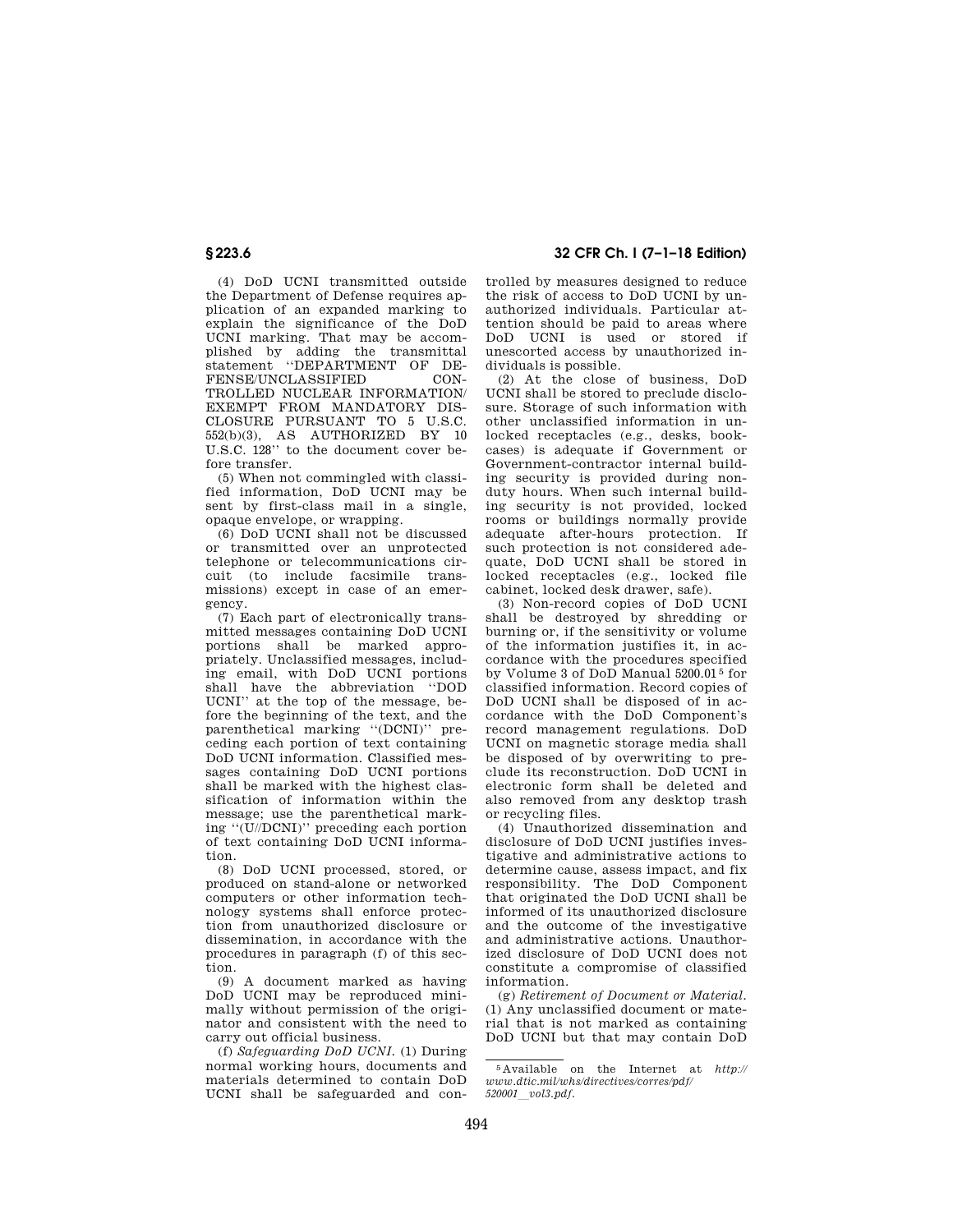UCNI shall be marked upon retirement in accordance with the DoD Component's record management regulations.

(2) A document or material marked as containing DoD UCNI is not required to be reviewed upon, or subsequent, to retirement. Retired documents or materials shall be reviewed in accordance with paragraph (h) of this section upon a request for their release made pursuant to 5 U.S.C. 552.

(h) *Requests for Public Release of UCNI.* (1) Pursuant to 10 U.S.C. 128, information that qualifies as DoD UCNI is exempt from mandatory disclosure pursuant to 5 U.S.C. 552. Requests for the public release of DoD UCNI shall be denied, in accordance with procedures established in 32 CFR part 286, pursuant to 5 U.S.C. 552(b)(3), citing 10 U.S.C. 128 as authority.

(2) Requests for DOE UCNI contained within DoD documents shall also be denied pursuant to 5 U.S.C. 552(b)(3), but 42 U.S.C 2168 shall be cited, after formal FOIA consultation with the DOE, as the basis for invoking the exemption. Requests for DOE documents will be formally referred to DOE for final adjudication and response to the requestor.

(3) The reviewing official designated by the ASD (NCB) shall review any retired DoD UCNI document or material upon a request for its release made pursuant to 5 U.S.C. 552.

#### **§ 223.7 Procedures-determination of DoD UCNI.**

(a) *Use of the Guidelines.* (1) The guidelines in this section are the basis for determining what unclassified information regarding the physical protection of DoD SNM, SNM equipment, SNM facilities, or nuclear weapons in DoD custody, in a given technical or programmatic subject area are to be designated as DoD UCNI.

(2) The decision to protect unclassified information as DoD UCNI shall be based on a determination that the unauthorized dissemination of such information could reasonably be expected to have an adverse effect on the health and safety of the public or the common defense and security by significantly increasing the likelihood of the illegal production of nuclear weapons or the theft, diversion, or sabotage of SNM, SNM equipment, SNM facilities, or nuclear weapons in DoD custody.

(b) *General Guidance.* (1) Unclassified information relating to the physical protection of DoD SNM, SNM equipment, SNM facilities, or nuclear weapons in DoD custody is to be protected from public disclosure to prevent the adverse effects identified in paragraph (a)(2) of this section. Public availability of information that would not result in such adverse effects is not to be restricted.

(2) In controlling DoD SNM information, only the minimum restrictions needed to protect the health and safety of the public or the common defense and security shall be applied to prohibit the disclosure and dissemination of DoD UCNI.

(3) Any information that has been, or is, widely and irretrievably disseminated in the public domain and whose dissemination was not, or is not, under Government control is exempt from control under these guidelines. However, the fact that information is in the public domain is not a sufficient basis for determining that similar or updated Government-owned and -controlled information in another document or other material is not, or is no longer, DoD UCNI; case-by-case determinations are required.

(c) *Topical Guidance.* DoD Components shall consider the topics discussed in this section during the preparation of unclassified information that addresses the physical protection of DoD SNM or nuclear weapons in DoD custody to determine if it qualifies for control as DoD UCNI.

(1) *Vulnerability Assessments.* (i) General vulnerabilities that could be associated with specific DoD SNM, SNM equipment, SNM facility locations, or DoD nuclear weapons storage facilities.

(ii) The fact that DoD SNM or nuclear weapons facility security-related projects or upgrades are planned or in progress, if not observable from a public area.

(iii) Identification and description of security system components intended to mitigate the consequences of an accident or act of sabotage at a DoD SNM or nuclear weapons facility.